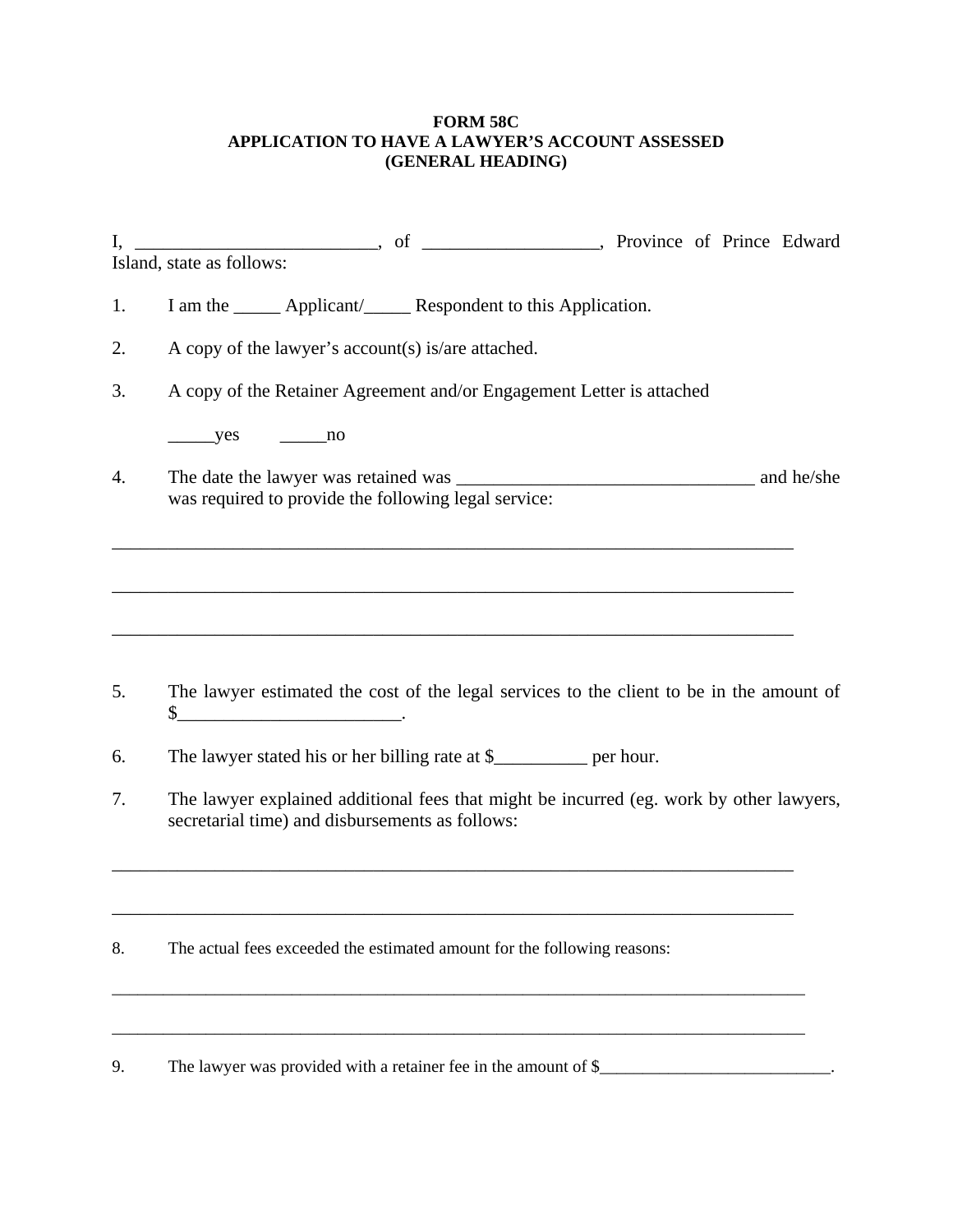10. We discussed what, if anything , was required or expected to be done or provided by the client and the lawyer and by other persons not associated with the lawyer: \_\_\_\_\_yes \_\_\_\_\_\_\_no

| $\cdot$ $\sim$                          |                     |  |
|-----------------------------------------|---------------------|--|
| <i>it ves.</i><br><i>please provide</i> | <i>particulars:</i> |  |
|                                         |                     |  |
|                                         |                     |  |

11. We discussed a timetable of the conduct of the matter with appropriate milestones identified, if appropriate: \_\_\_\_\_yes \_\_\_\_\_no

\_\_\_\_\_\_\_\_\_\_\_\_\_\_\_\_\_\_\_\_\_\_\_\_\_\_\_\_\_\_\_\_\_\_\_\_\_\_\_\_\_\_\_\_\_\_\_\_\_\_\_\_\_\_\_\_\_\_\_\_\_\_\_\_\_\_\_\_\_\_\_\_\_\_\_\_\_\_\_\_\_\_\_\_

*if yes, please provide particulars:* 

12. We discussed the method and frequency of communications between the parties, and how they were to be conducted: \_\_\_\_\_yes \_\_\_\_\_\_\_\_\_\_no

\_\_\_\_\_\_\_\_\_\_\_\_\_\_\_\_\_\_\_\_\_\_\_\_\_\_\_\_\_\_\_\_\_\_\_\_\_\_\_\_\_\_\_\_\_\_\_\_\_\_\_\_\_\_\_\_\_\_\_\_\_\_\_\_\_\_\_\_\_\_\_\_\_\_\_\_\_\_

*if yes, please provide particulars:* 

13. We discussed the basis on which fees will be set in regard to the payment of costs of outside services and disbursements: \_\_\_\_\_yes \_\_\_\_\_no

\_\_\_\_\_\_\_\_\_\_\_\_\_\_\_\_\_\_\_\_\_\_\_\_\_\_\_\_\_\_\_\_\_\_\_\_\_\_\_\_\_\_\_\_\_\_\_\_\_\_\_\_\_\_\_\_\_\_\_\_\_\_\_\_\_\_\_\_\_\_\_\_\_\_\_\_\_\_\_\_\_\_\_\_

*if yes, please provide particulars:*\_\_\_\_\_\_\_\_\_\_\_\_\_\_\_\_\_\_\_\_\_\_\_\_\_\_\_\_\_\_\_\_\_\_\_\_\_\_\_\_\_\_\_\_\_\_\_\_\_\_\_  $\frac{1}{2}$  , and the set of the set of the set of the set of the set of the set of the set of the set of the set of the set of the set of the set of the set of the set of the set of the set of the set of the set of the set

14. We discussed the frequency of billing of fees and disbursements and time of payment:

 $yes$  no

*if yes, please provide particulars:* 

15. (For lawyer only) I certify that the disbursements, as shown on the account, were made.

\_\_\_\_\_\_\_\_\_\_\_\_\_\_\_\_\_\_\_\_\_\_\_\_\_\_\_\_\_\_\_\_\_\_\_\_\_\_\_\_\_\_\_\_\_\_\_\_\_\_\_\_\_\_\_\_\_\_\_\_\_\_\_\_\_\_\_\_\_\_\_\_\_\_\_\_\_\_\_\_\_\_\_\_

 $yes$  no

16. We discussed the charging of interest in the amount of \_\_\_\_\_\_\_\_% on accounts more than 30 days overdue: \_\_\_\_\_yes \_\_\_\_\_\_\_\_no

17. I believe do not believe